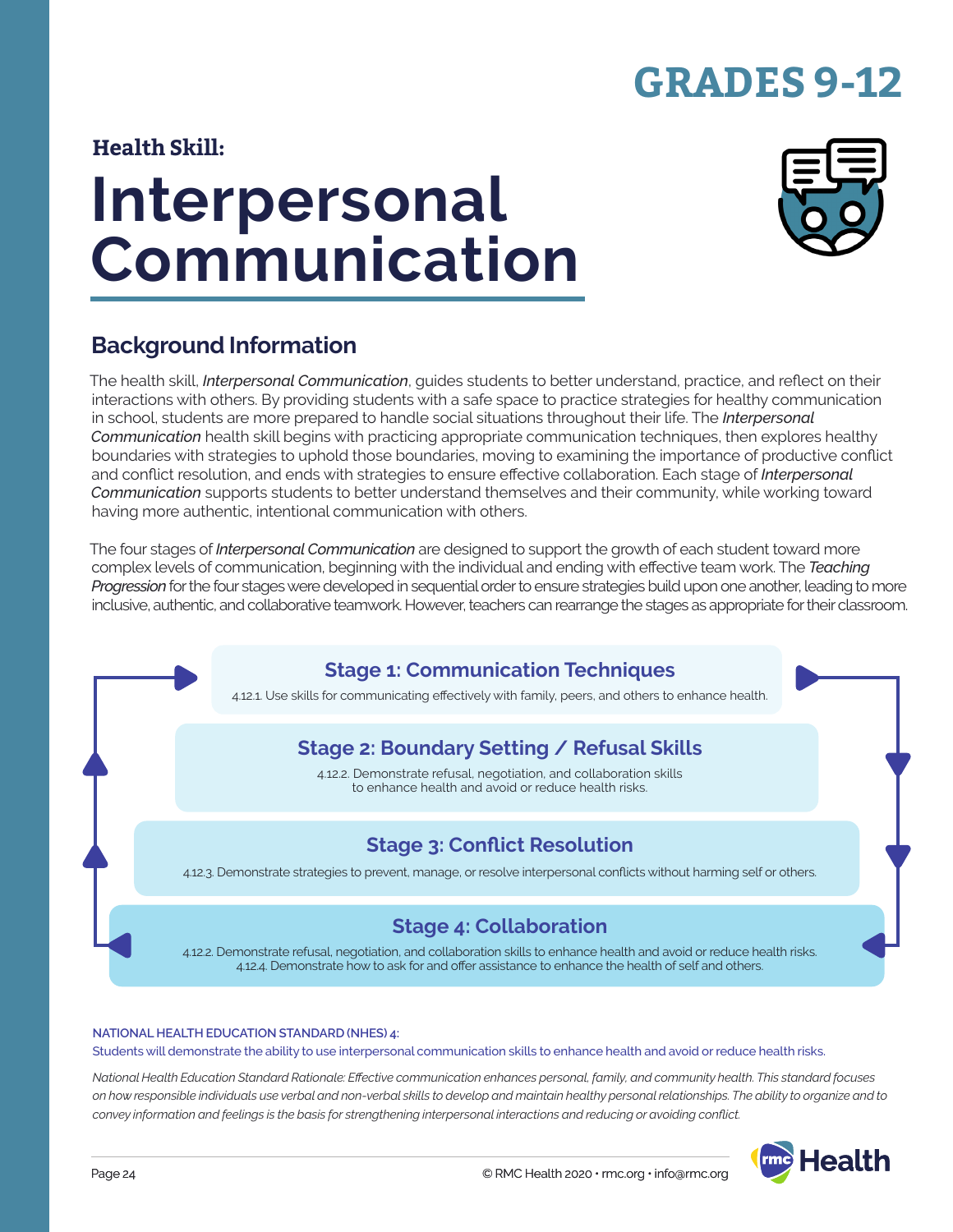

### **Grades 9-12 Framework**

In grades 9-12, students learn a variety of strategies to effectively communicate in a variety of modes. The graphic below outlines the strategies learned in each stage, beginning with *Stage 1: Communication Techniques* and ending with *Stage 4: Collaboration*. Teachers should use the strategies listed as a starting point and add strategies to meet the needs of their students.

| <b>Strategies:</b><br>· Analyze context of<br>situation                                                                                                                                                                                                                                                                                                                                                                                                                                                                                                                                                                                                       | <b>Strategies:</b><br>· Identify personal<br>boundaries                                                                                                                                                                                                                                                                                                                                                                                                                                                                                                                                                                                              | <b>Strategies:</b><br>· Identify feelings                                                                                                                                                                                                                    | <b>Strategies:</b><br>· Identify team goal                                                                                                                                                                        |
|---------------------------------------------------------------------------------------------------------------------------------------------------------------------------------------------------------------------------------------------------------------------------------------------------------------------------------------------------------------------------------------------------------------------------------------------------------------------------------------------------------------------------------------------------------------------------------------------------------------------------------------------------------------|------------------------------------------------------------------------------------------------------------------------------------------------------------------------------------------------------------------------------------------------------------------------------------------------------------------------------------------------------------------------------------------------------------------------------------------------------------------------------------------------------------------------------------------------------------------------------------------------------------------------------------------------------|--------------------------------------------------------------------------------------------------------------------------------------------------------------------------------------------------------------------------------------------------------------|-------------------------------------------------------------------------------------------------------------------------------------------------------------------------------------------------------------------|
| Stage 1: Commincation Techniques<br>· Active Listening<br>· Ask questions<br>· Summarize the speaker<br>· Body language<br>· Nodding<br>· Eye contact<br>· Facial expressions<br>· Non-verbal<br>communication<br>• Eye contact with the<br>listener(s)<br>· Appropriate posture<br>· Appropriate hand<br>gestures<br>· Use voice effectively<br>· Eye contact<br>· Hand gestures<br>· Facial expressions<br>· Volume of voice<br>· Tone (inflection)<br>· Speed<br>· Pausing<br>· Use effective written<br>communication<br>• Use concise and clear<br>language<br>· Create an appropriate<br>tone with punctuation<br>and grammar<br>· Reread and edit your | Boundary Setting<br>· I-Statements<br>· Communicate your<br>boundary<br>$\cdot$ Use a refusal /<br>Refusal Skills &<br>boundary setting<br>strategy<br>· Say no firmly and<br>loudly<br>· Stand tall and<br>be clear in your<br>communication<br>• Avoid or leave the<br>situation<br>Stage 2:<br>· Ask a question<br>· Suggest something<br>different to do<br>· Explain why it is a<br>bad idea for you<br>· Ignore the<br>suggestion<br>· Make a joke or use<br>humor<br>· Politely decline<br>- "Thanks but no<br>thanks"<br>· Acknowledge the<br>other person's<br>feelings and explain<br>your decision<br>· Seek help from a<br>trusted adult | <b>Conflict Resolution</b><br>· Use coping strategies<br>to remain calm<br>· Engage<br>· Walk away<br>· Perspective-taking<br>$\ddot{\mathbf{c}}$<br>· I-Statements<br>Stage<br>· Negotiate needs<br>& wants<br>$\cdot$ Create a plan to<br>resolve conflict | Stage 4: Collaboration<br>· Delegate tasks based<br>on strengths<br>· Get to know team<br>members<br>· Listen to ideas from all<br>team members<br>· Create team norms<br>• Build consensus and<br>make decisions |
| writing<br>• Consider the ways<br>your words could be<br>interpreted and<br>change to be more<br>easily interpreted<br>· Suggest a time to talk in<br>person or over the phone<br>if the message is too<br>complex                                                                                                                                                                                                                                                                                                                                                                                                                                            |                                                                                                                                                                                                                                                                                                                                                                                                                                                                                                                                                                                                                                                      |                                                                                                                                                                                                                                                              |                                                                                                                                                                                                                   |

#### **Notes on Grade Level Progression**

Activities, vocabulary, and language throughout the models are vertically aligned and build upon one another. If students require scaffolding refer to previous grade levels for additional ideas for activities and instruction that address gaps in student skills. For enrichment activities, look at higher grade levels in order to provide additional practice opportunities or for ideas on how to deepen understanding.

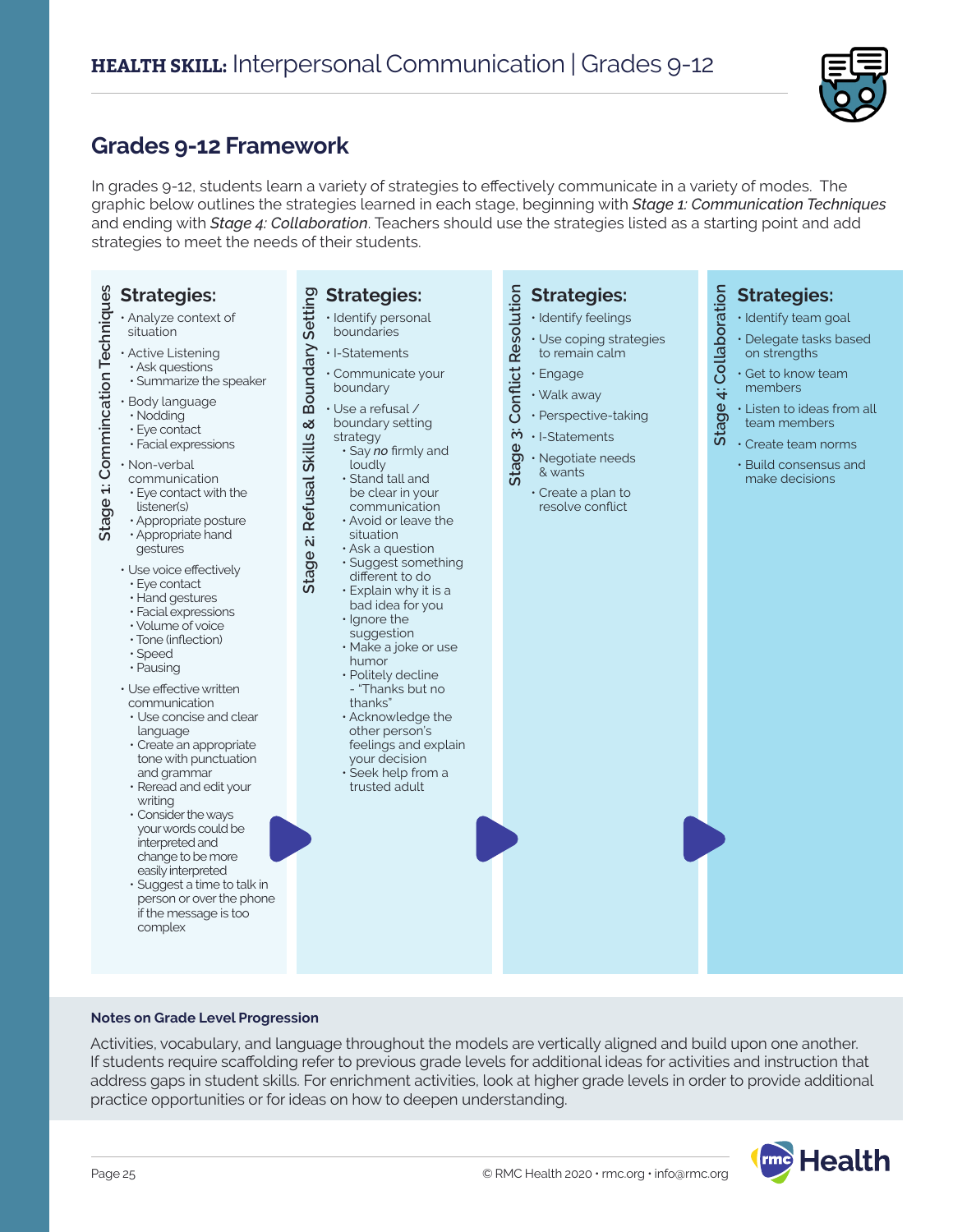

# **Stage 2: Refusal Skills & Boundary Setting**

The *Interpersonal Communication* health skill model continues with *Stage 2: Refusal Skills & Boundary Setting* to teach students to advocate for themselves and set appropriate, healthy boundaries in relationships. The strategies used in *Stage 2: Refusal Skills & Boundary Setting* are designed to help students practice using a strong voice and safe strategies when they face pressure to do things that feel unsafe or unhealthy for them. By the end of *Stage 2: Refusal Skills & Boundary Setting*, students in all grade-levels will have foundational strategies for saying *no* in high pressure social situations and maintain healthy boundaries. Students who master these techniques will be better equipped to follow through on healthy decisions in relationships and set appropriate boundaries to feel safe and comfortable with others.



### **Grades 9-12 Framework**

Students in Grades 9-12 are entering a time in their life when they start to gain more independence and autonomy from their family, teachers, and other adults. During this transition, it is important for students to learn specific skills and strategies to maintain their personal boundaries with others. Similar to students in Grades 6-8, students in Grades 9-12 encounter peer pressure that can lead to unhealthy decision-making. By teaching students skills to set and maintain boundaries, students can continue to live a healthy, safe life, even when facing difficult situations in their relationships. *Stage 2: Refusal Skills & Boundary Setting* provides students with specific strategies to uphold their boundaries even under pressure. These strategies must be explicitly taught, demonstrated, and practiced in the classroom. *Stage 2: Refusal Skills & Boundary Setting* provides students with a foundation for setting boundaries they can continue to practice in after graduation.

Mastery of *Stage 2: Refusal Skills and Boundary Setting* for grades 9-12 means students are able to identify their boundaries, analyze a situation with peer pressure, explain their boundaries to others, and use effective strategies for upholding their boundaries and decisions.

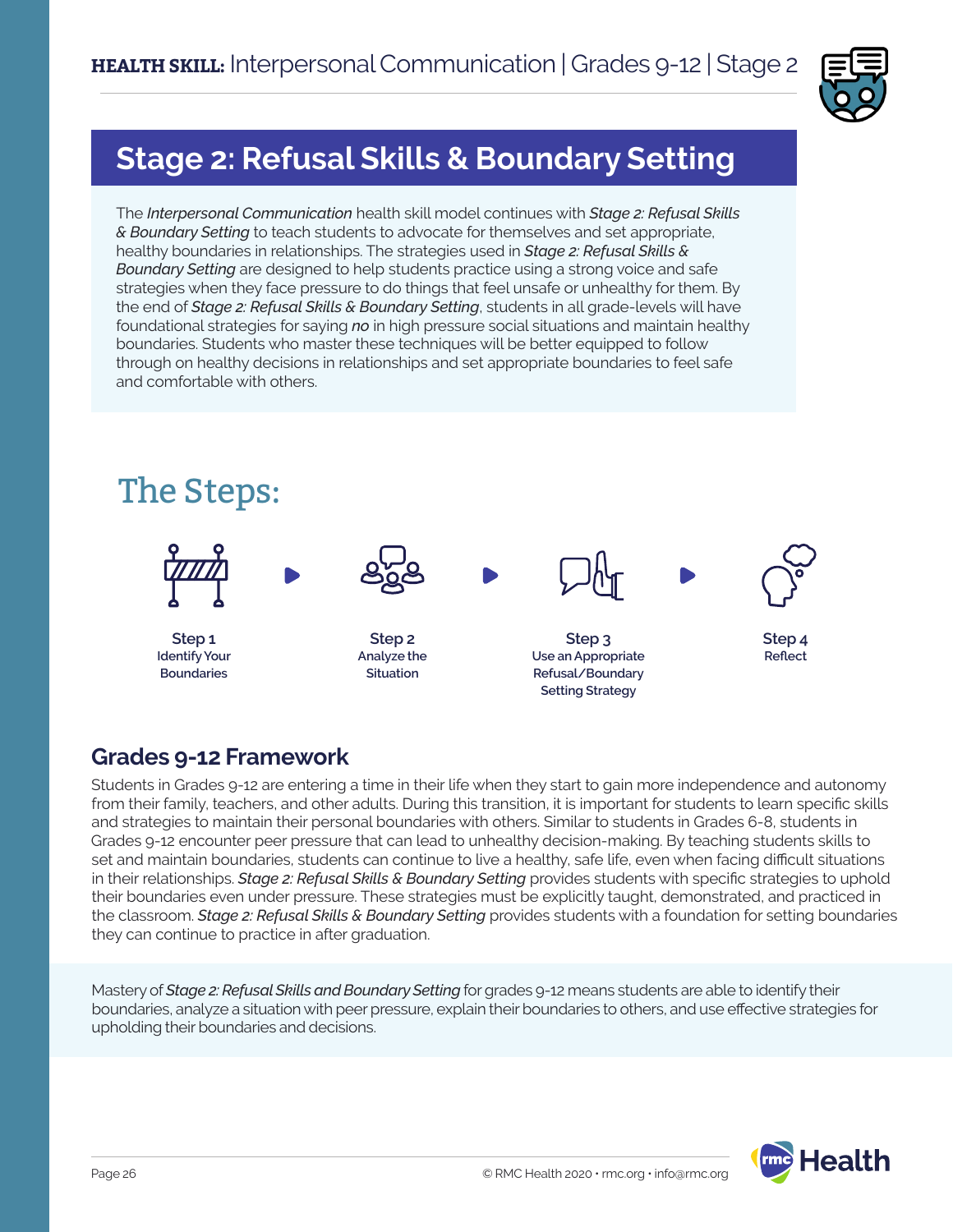

# **Stage 2: Refusal Skills and Boundary Setting**

# The Steps:



### **Step 1: Identify Boundaries**

**Step Overview:** The first step for *Stage 2: Refusal Skills and Boundary Setting* is to spend time identifying personal boundaries. First, students need to understand what a boundary is and the different types of boundaries they can have (e.g. physical, emotional, behavioral). Once students understand the different types of boundaries, they spend time identifying their own boundaries, so that they are more prepared to uphold these boundaries and/or say *no* in higher stakes situations. Use the steps for *Decision-Making* to guide students in deciding on personal boundaries and behaviors in which they do not wish to engage.

### **Sub Skill(s):**

- Define boundaries
- Identify personal boundaries



### **Step 2: Analyze the Situation**

**Step Overview:** After students identify their boundaries, they move to upholding those boundaries in different situations. This step allows students to be aware in the moment when someone is pressuring them to do something they do not want to do. To prepare for this step, students should explore the

power of peer pressure. Then, students should be given questions they can ask themselves to better analyze the situation, which will help them select the appropriate refusal/boundary setting skill in Step 3.

#### **Sub Skill(s):**

- Determine your feelings
- Recognize when a boundary has been crossed
- Analyze the importance of the relationship

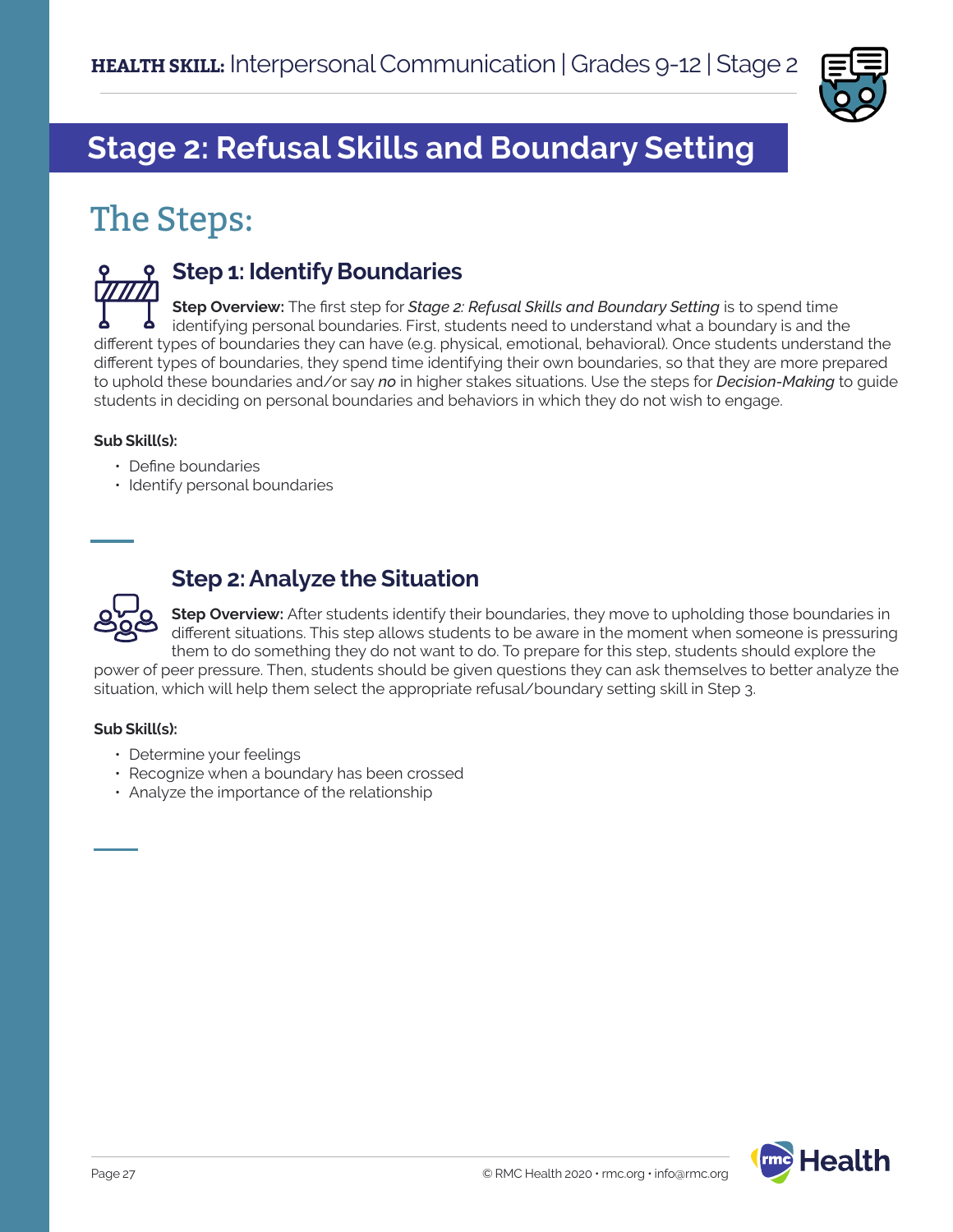

## **Step 3: Use an Appropriate Refusal/Boundary Setting Strategy**

**Step Overview:** In Step 3, students learn how to communicate their boundary clearly in a situation when their boundary is crossed. In addition to communicating their boundary, students should learn a variety of refusal/boundary setting skills to uphold the boundary in case they are not listened to or do not feel comfortable directly communicating their boundary.

#### **Sub Skill(s):**

- Communicate your boundary
- Use a refusal / boundary setting strategy
	- Say *no* firmly and loudly. Stand tall and be clear
	- Avoid or leave the situation
	- Ask a question
	- Suggest something different to do
	- Explain why it is a bad idea for you
	- Ignore the suggestion and change the subject
	- Make a joke or use humor
	- Politely decline "Thanks but no thanks"
	- Acknowledge the other person's feelings and explain your decision
	- Seek help from a trusted adult



### **Step 4: Reflect**

**Step Overview:** Learning to reflect takes practice and intention. After an individual upholds a personal boundary, it is important to reflect on how they feel. It is possible that upon reflection, they will need to seek additional resources or help in case the situation comes up again in the future. Building time for students to reflect is crucial in developing metacognition, which supports health skills, *Self-Management and Advocacy for Self & Others.*

#### **Reflection Question(s):**

- Did I uphold my boundary? Why or why not?
- Who was trying to persuade me to do something I wasn't comfortable doing?
- What form of persuasion was hardest for me to resist?
- Which refusal/boundary setting skill(s) did I use?
- Which refusal/boundary setting skill worked the best?
- Did the person respect my boundary? If not, how do I want to follow up?
- Based on how the situation resolved, how do I want the relationship with the person to change/stay the same?
- What do I want to remember next time I am pressured to do something unsafe or unhealthy?
- Do I need to seek help and support? If so, who should I go to?